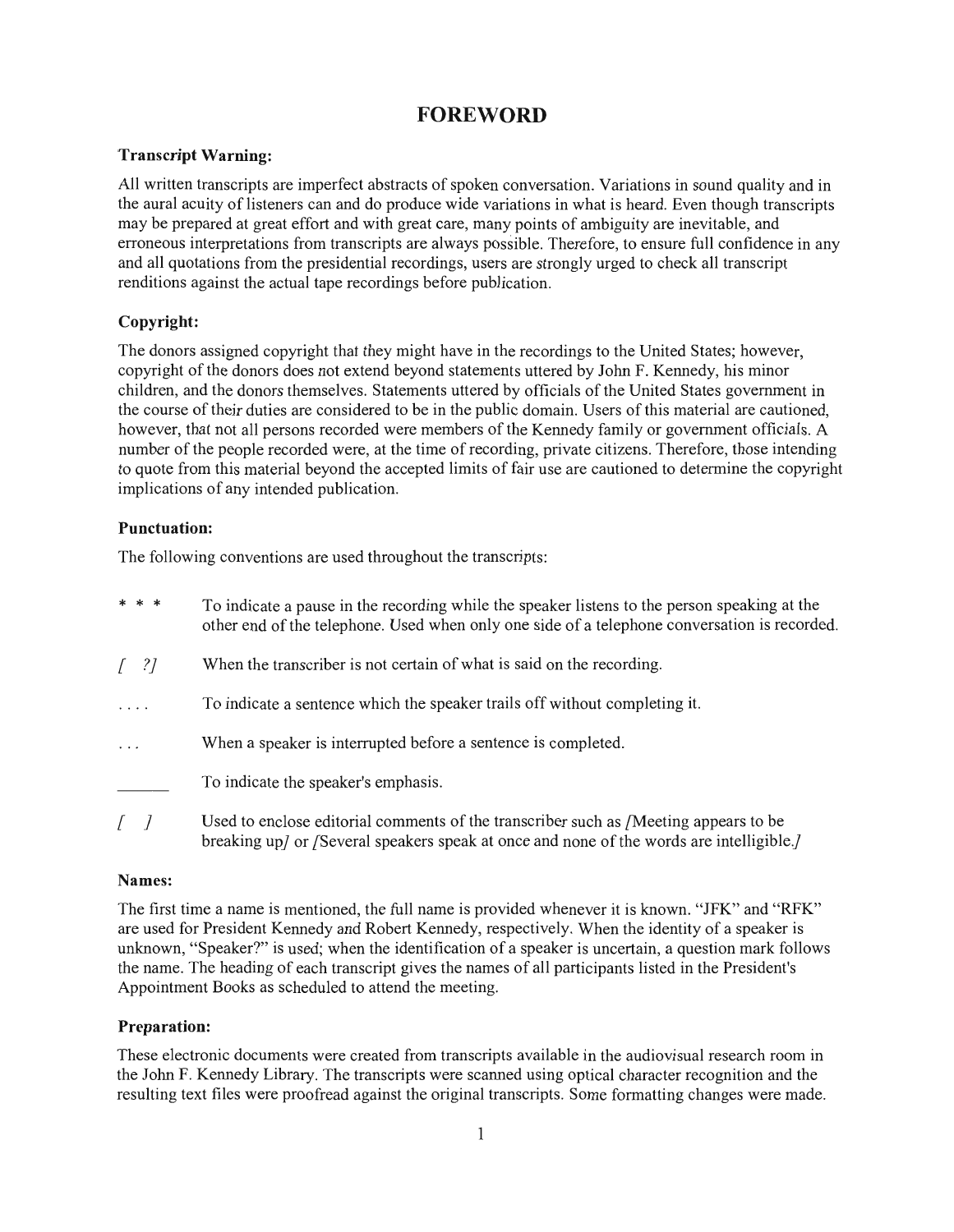# **Dictabelt 8B, Item 8B5**

March 2, 1963, 10:32 PM

| RFK: | Hello. Jack?                                                                                                                                                                                                                                                                                                                                                                                                |
|------|-------------------------------------------------------------------------------------------------------------------------------------------------------------------------------------------------------------------------------------------------------------------------------------------------------------------------------------------------------------------------------------------------------------|
| JFK: | Yeah.                                                                                                                                                                                                                                                                                                                                                                                                       |
| RFK: | The thing, of course, to remember on this $\dots$ I don't know how much you're<br>gonna get into it, but the thing to remember on this is this, uh, what you<br>did on that day, Tuesday, for Wednesday, was something that was added to<br>the plan.                                                                                                                                                       |
| JFK: | Yeah. Oh, yeah.                                                                                                                                                                                                                                                                                                                                                                                             |
| RFK: | And not something that was taken away or was in a plan that was made<br>inadequate by some deficiency in in, uh, withdrawal of something                                                                                                                                                                                                                                                                    |
| JFK: | Yeah. That's right.                                                                                                                                                                                                                                                                                                                                                                                         |
| RFK: | That you added that on Tuesday                                                                                                                                                                                                                                                                                                                                                                              |
| JFK: | Yeah.                                                                                                                                                                                                                                                                                                                                                                                                       |
| RFK: | And it's never been planned before and this plan specifically said this<br>wouldn't be done.                                                                                                                                                                                                                                                                                                                |
| JFK: | Yeah.                                                                                                                                                                                                                                                                                                                                                                                                       |
| RFK: | It was something that you added in order to help.                                                                                                                                                                                                                                                                                                                                                           |
| JFK: | You heard about, uh                                                                                                                                                                                                                                                                                                                                                                                         |
| RFK: | But I, you know, if somebody's gonna say something in the Senate about it                                                                                                                                                                                                                                                                                                                                   |
| JFK: | Yeah. Well, you know how they are. Make everything look lousy these days.<br>You know, Rowland Evans said that he talked to Dirksen. Dirksen said, "I<br>don't quite get this." He said."/2 words?] What? [laughing] What, you<br>know, just say I don't know, they I think the Kennedys are planning<br>something to trap us into this thing <i>[laughter]</i> 'cause they're pretty smart down<br>there." |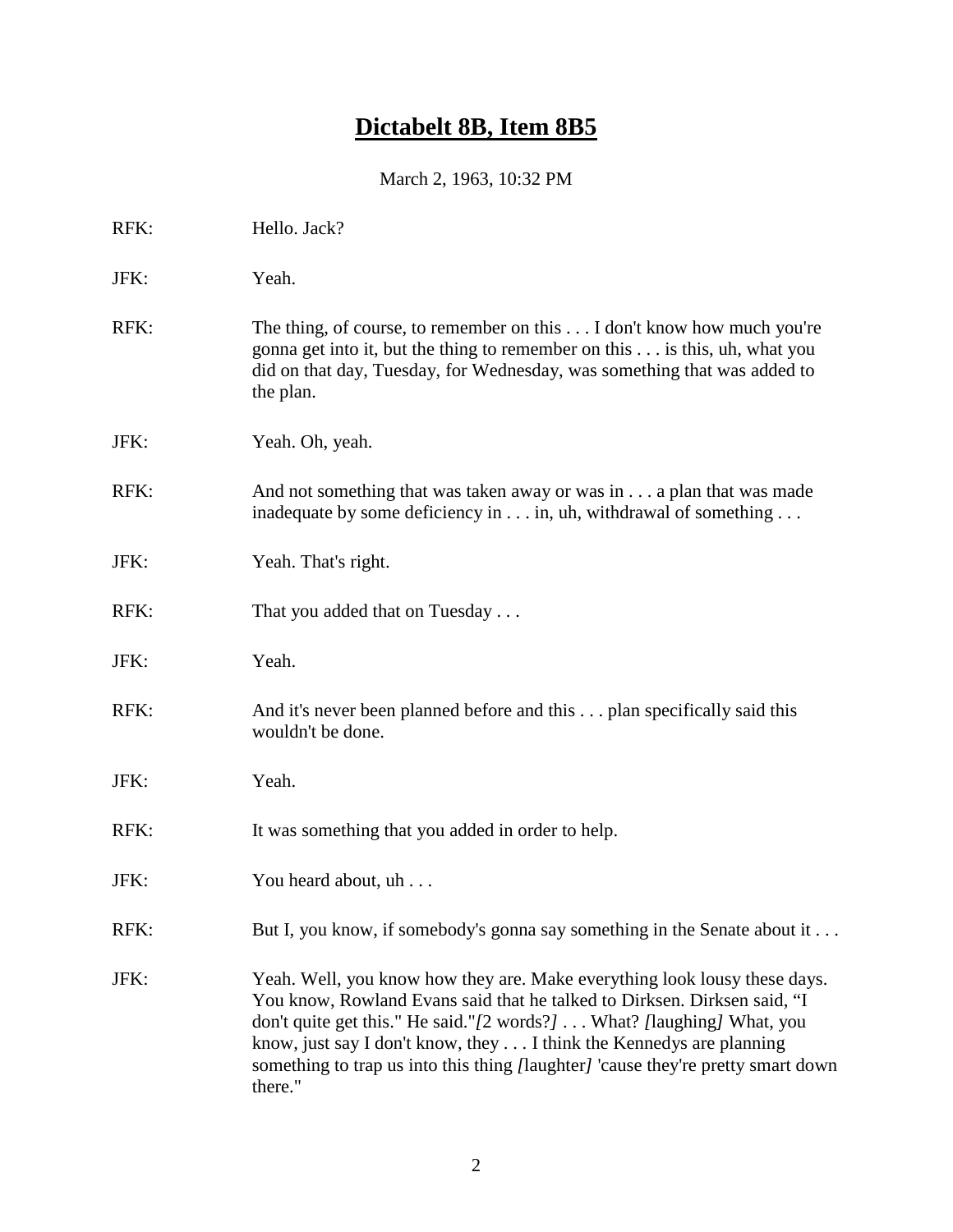| RFK: | Well, that's what we have We haven't figured how to close the trap yet. |
|------|-------------------------------------------------------------------------|
| JFK: | Yeah. That's right. We haven't quite figured out                        |
| RFK: | Uh, well, we'll learn it.                                               |
| JFK: | It just shows you, boy, what that press is, doesn't it?                 |
| RFK: | But, God. Still, the poll.                                              |
| JFK: | What?                                                                   |
| RFK: | What you're down to seventy percent?                                    |
| JFK: | When?                                                                   |
| RFK: | Huh?                                                                    |
| JFK: | When was this?                                                          |
| RFK: | The Gallup Poll.                                                        |
| JFK: | When was that?                                                          |
| RFK: | Oh, about two days ago?                                                 |
| JFK: | No. I didn't see it.                                                    |
| RFK: | Yeah. It went seventy-six percent to seventy.                           |
| JFK: | Yeah.                                                                   |
| RFK: | But, with your popularity seventy percent now, $\dots$                  |
| JFK: | Yeah.                                                                   |
| RFK: | you'd break fifty-fifty with a Republican.                              |
| JFK: | What?                                                                   |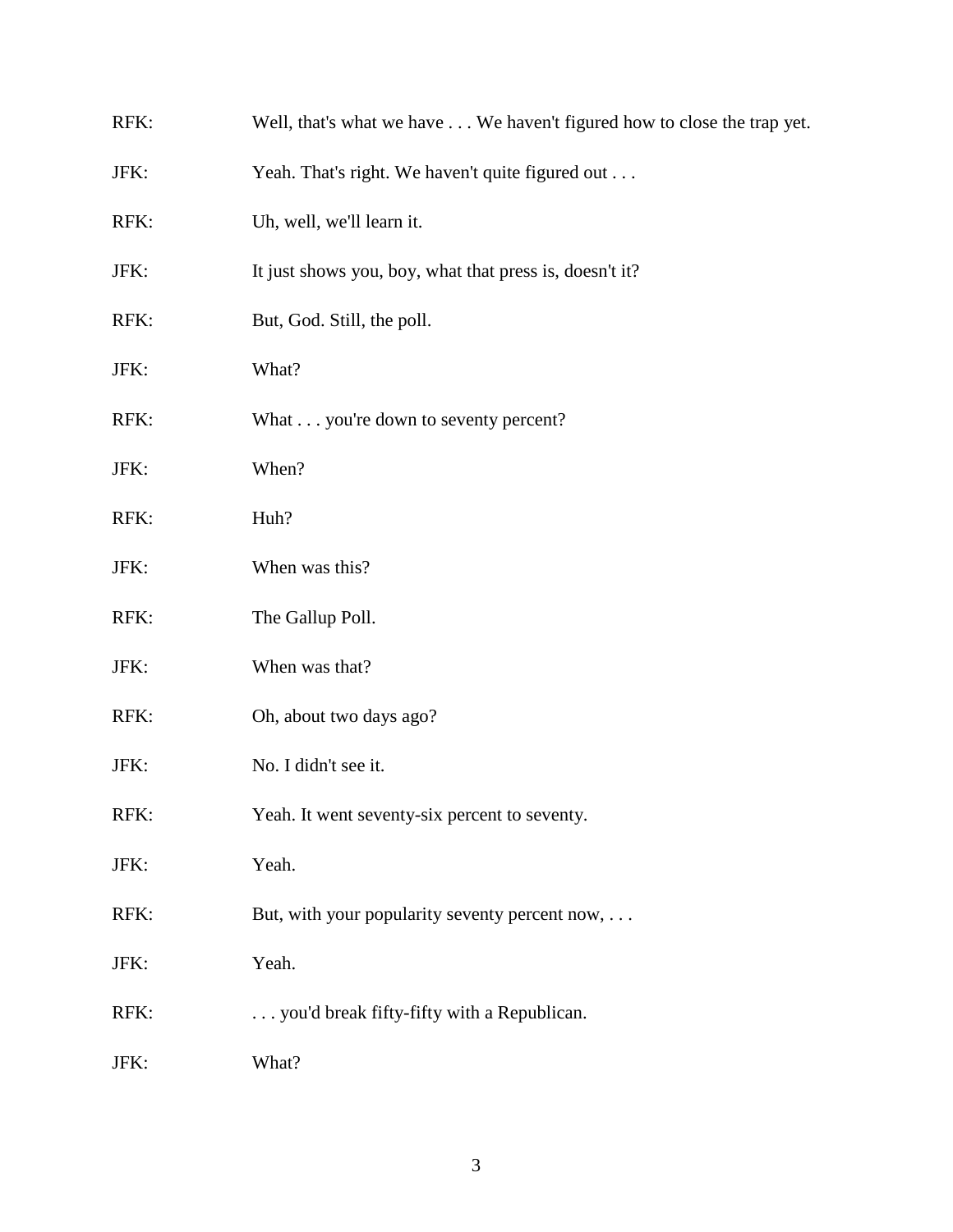| RFK: | Seventy percent Eighteen percent are against you.                                                                                                                     |
|------|-----------------------------------------------------------------------------------------------------------------------------------------------------------------------|
| JFK: | Yeah?                                                                                                                                                                 |
| RFK: | Well, I mean, I don't get what the  the press must be doing you some good.                                                                                            |
| JFK: | Then what, you'd break fifty-fifty?                                                                                                                                   |
| RFK: | Do fifty-fifty with a Republican.                                                                                                                                     |
| JFK: | Oh, you mean on approval/disapproval?                                                                                                                                 |
| RFK: | Yeah. And then the, uh, independents.                                                                                                                                 |
| JFK: | I didn't see that poll. Was this in the <u>Post</u> ?                                                                                                                 |
| RFK: | I don't know what paper. I read it going up in the plane Wednesday or<br>Thursday.                                                                                    |
| JFK: | I see.                                                                                                                                                                |
| RFK: | You think you got troubles, you ought to see what's happening to Nelson<br>Rockefeller.                                                                               |
| JFK: | Why? What?                                                                                                                                                            |
| RFK: | Well, you know, all the bars They call every drink a Nelson cocktail  a<br>Rockefeller cocktail. Everything's the same except it's fifteen percent more.              |
| JFK: | Do they really?                                                                                                                                                       |
| RFK: | Oh, and all You walk along the streets, and out in the front                                                                                                          |
| JFK: | Yeah.                                                                                                                                                                 |
| RFK: | it says, "Come in and buy a Nelson  a Rockefeller cocktail."<br>Everything costs fifteen percent more. In every bar. How would you like that<br>following you around? |
| JFK: | Yeah, but and have He's lucky those papers aren't publishing.                                                                                                         |